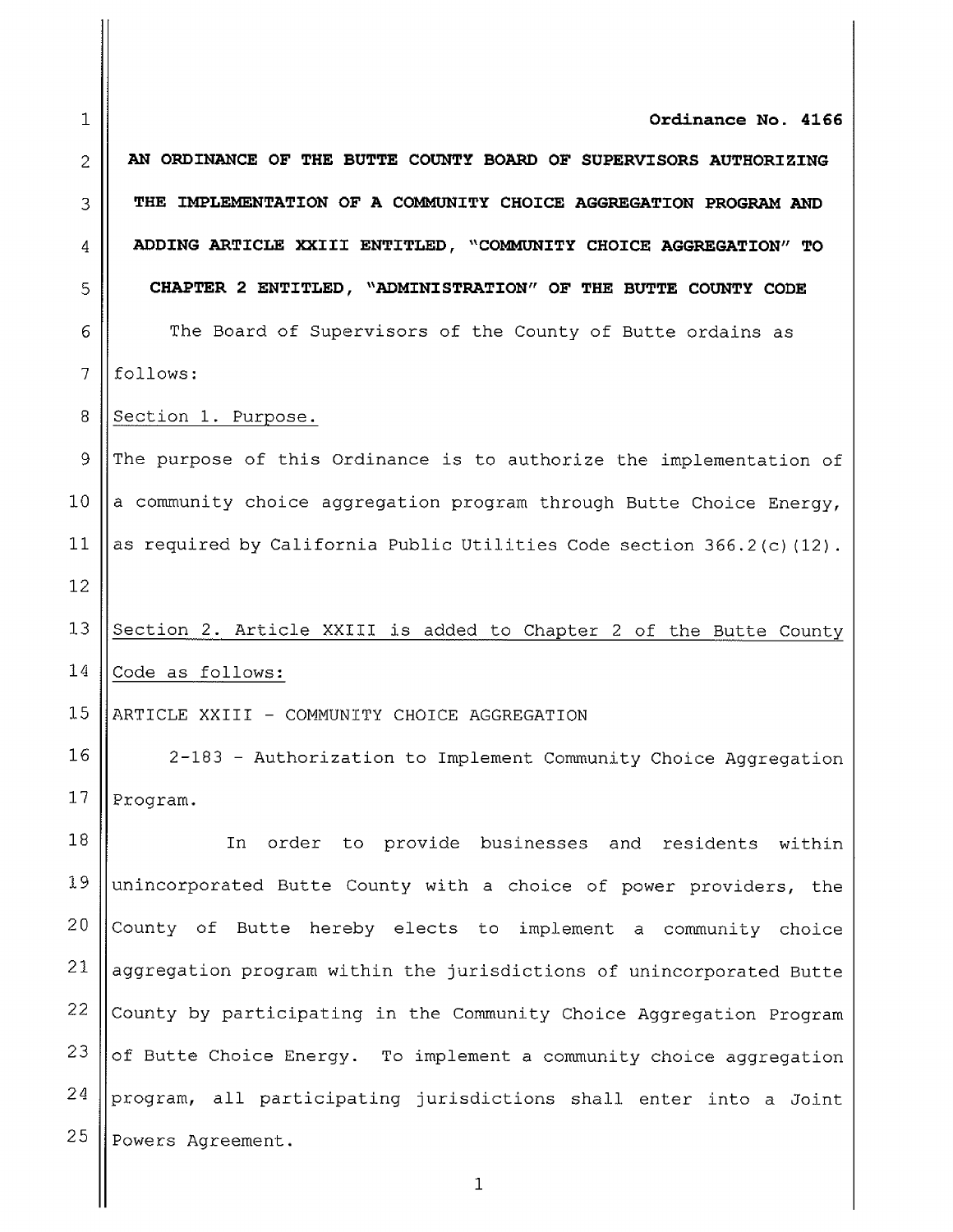## 1 Section 3. Severability.

 $\parallel$ 

| $\overline{c}$ | If any section, sub-section, sentence, clause, or phrase of this            |
|----------------|-----------------------------------------------------------------------------|
| 3              | Ordinance is held by a court of competent jurisdiction to be invalid,       |
| 4              | such decision shall not affect the remaining portions of this               |
| 5              | Ordinance. The Board of Supervisors hereby declares that it would           |
| 6              | have passed this Ordinance, and each section, sub-section, sentence,        |
| 7              | clause, and phrase hereof, irrespective of the fact that one or more        |
| $8\,$          | sections, sub-sections, sentences, clauses, and phrased be declared         |
| 9              | invalid.                                                                    |
| 10             |                                                                             |
| 11             | Section 4. Effective Date and Publication.                                  |
| 12             | The Clerk of the Board will publish the Ordinance codified in this          |
| 13             | Chapter as required by law. The Ordinance codified in this Chapter          |
| 14             | shall take effect thirty (30) days after final passage.                     |
| 15             |                                                                             |
| 16             | PASSED AND ADOPTED by the Board of Supervisors of the County of Butte,      |
| 17             | State of California, on the 10 <sup>th</sup> day of September, 2019, by the |
| 18             | following vote:                                                             |
| 19             |                                                                             |
| 20             | AYES: Supervisors Connelly, Lucero, Ritter, Teeter, and Chair Lambert       |
| 21             | NOES:                                                                       |
| 22             | <b>ABSENT:</b>                                                              |
| 23             | NOT VOTING:                                                                 |
| 24             |                                                                             |
| 25             | STEVE LAMBERT,<br>Chair<br>Butte County Board of Supervisors                |

<sup>2</sup>